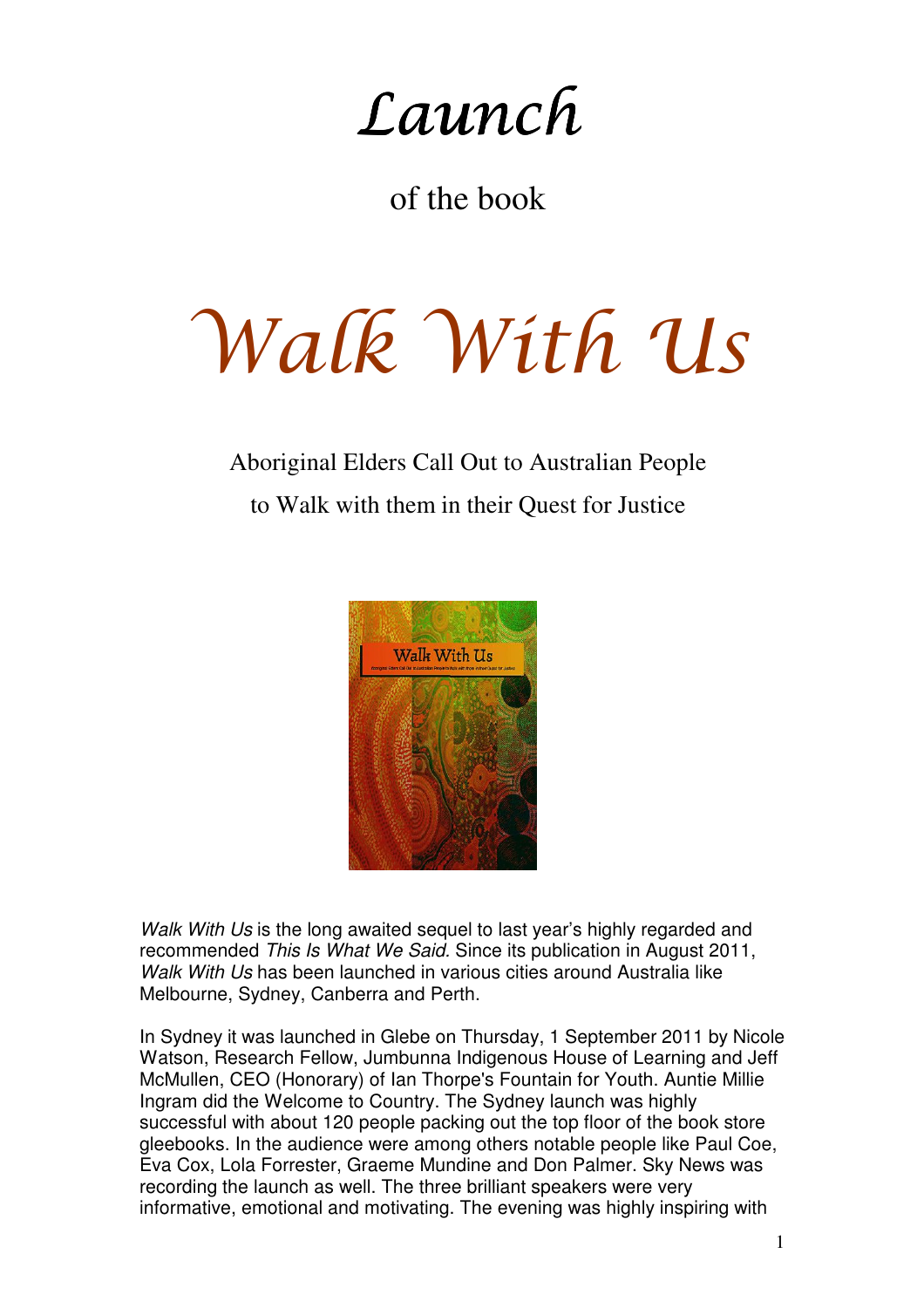speeches that went straight to the heart. The comments of the NT Elders featured in Walk With Us were echoed in their excellent speeches.

Aunty Millie gave a powerful Welcome to Country and stated that the words of the people from the Northern Territory included in Walk With Us are heartbreaking. She concluded with an appeal to help our brothers and sisters in the Northern Territory, encouraging us to speak out and tell our fellow people.

Ms Nicole Watson said that "at a community level, the Intervention has enabled the Commonwealth to seize control of Aboriginal lands not only the most valuable asset of many communities, but the lynchpin of identity and culture. The imposition of government business managers has usurped community initiative and contributed to a sense of powerlessness." Towards the end of her speech she remarked "We need to spread the word that these measures are inhumane and they do more harm than good. We also need to spread the word that each one of us is diminished while these measures remain in place. Aboriginal people in the Northern Territory deserve better. All Australians deserve better than measures that degrade and dehumanise the most marginalised people in our society. And we must tell our fellow Australians this." She concluded by reading out the highly moving Elders Statement of 7 February 2011 included in Walk With Us.

Mr McMullen began by saying that the Welcome to Country by Aunty Millie and the Elders Statement read by Ms Watson "goes to the heart of the issue, that we walk in an Aboriginal land, and the fight for Aboriginal lands and the future of the homelands is the great moral challenge facing all of us and facing this country." He motivated the audience to raise their voice about the ongoing injustices occurring through the NT Intervention, there is something we all could do. Emphasising that it is important for people to know that there will be no future funding for homelands when the Federal government's funding next year ends, he pointed out that Paul Henderson's recent offer to stop using the word "Intervention" would not change the discrimination as the policy itself remains intact. Then he conveyed a heartfelt message from Rosalie Kunoth-Monks, whose quotes are also featured in the book, that she wanted the audience to know that the voices in this book are true and this is what is happening and they want others to walk with them.

Mr McMullen reminded us that Brian Manning had said that "don't forget the reason that really the Wave Hill Walk Off succeeded in winning back that land was unity". He also praised Amnesty International's new strong campaign, the homelands campaign, pointing out its report The Land Holds Us would be an excellent accompanying piece to Walk With Us. Towards the end he invited audience members to get copies of the book to give to others who don't know about the issues. He finished by saying that Walk With Us "says it all, this is a book that you can read, you will learn a lot more from it, that it is a book that is so powerful, …give it to someone that also has some power, give this book to someone who will take action, who will lend a hand and actually walk with these Aboriginal people".

The evening concluded with a highly stimulating Q&A session with very active audience participation and statements by Lola Forrester and Eva Cox among others.